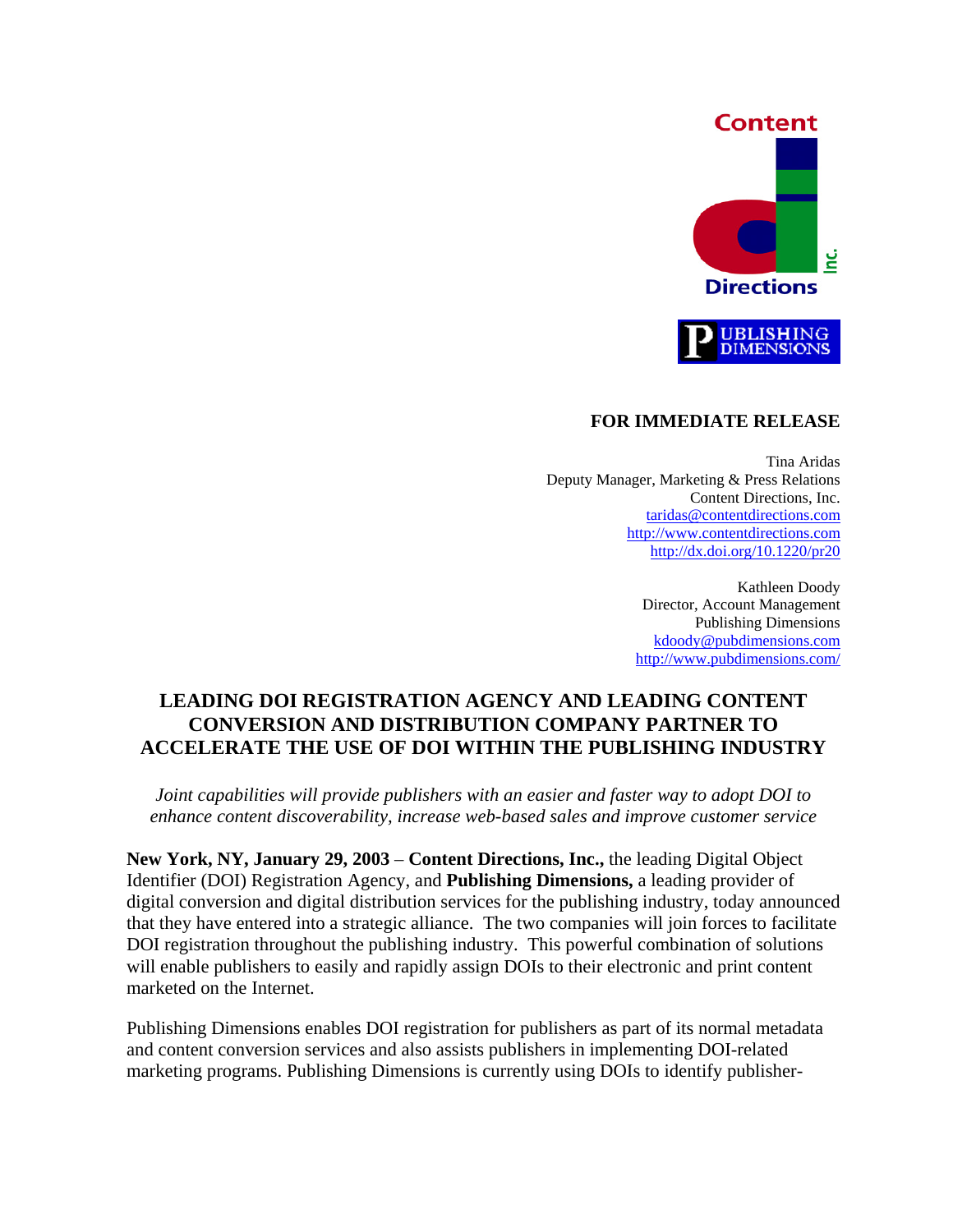relevant material on eBooks, print, and print-on-demand related Intellectual Property on its website.

For a live example of the DOI technology, click on the following DOI for a white paper on Print-on-Demand in the Supply Chain:<http://dx.doi.org/10.1335/0000000008>.

"We congratulate Publishing Dimensions on being the first provider of digital conversion and distribution services for the publishing industry to take advantage of the DOI," said **David Sidman, CEO of Content Directions**. "As a leading full service provider, Publishing Dimensions has recognized that the DOI is a key component of the online value chain, as it enables publishers to increase their revenue from Internet-based content, serve their customers anywhere online and reduce their costs throughout the sales and distribution chain. By partnering with Publishing Dimensions, we will make the process of DOI registration even easier and more convenient for publishers."

"Publishing Dimensions offers metadata distribution for our conversion and distribution clients," said **Ken Brooks, President of Publishing Dimensions**. "Adding a registered DOI into that process is a natural next step. We believe it's important to help publishers make as much money as they can in the digital economy for print as well as electronic books. The DOI provides for excellent marketing capability in an otherwise cluttered Internet community. Assigning a DOI makes a title, an author or a subject much easier to locate and provides higher rankings as well as more targeted results on Google and other search engines."

### **About the Digital Object Identifier (DOI®)**

The DOI is a system for identifying and exchanging intellectual property in the digital environment. The DOI is similar to the UPC (bar code) in the physical world, but applied to Internet-based resources such as digital content published online, as well as to online references to physical content such as Print books and other physical products. It uniquely identifies these objects and provides permanent links to the publisher and/or to any related services the publisher wants to enable, thus facilitating online transactions of all kinds including e-commerce, rights management and digital distribution. Created by the primary architect of the Internet (Dr. Robert Kahn), the DOI can be thought of as "The Next-Generation URL," or "a URL on steroids," because it is:

- Unbreakable
- Multi-linkable
- Dynamic
- Industry standard
- Scalable
- Low-cost to implement

The DOI travels with the item it's registered to (book, chapter, section, database record, image, etc.) throughout the Internet, on syndicated and partner sites, and via downloads. As long as the user is connected to the Web, the DOI MultiLink<sup>TM</sup> functionality is fully searchable and remains in existence until the registrant reassigns them or shuts them off.